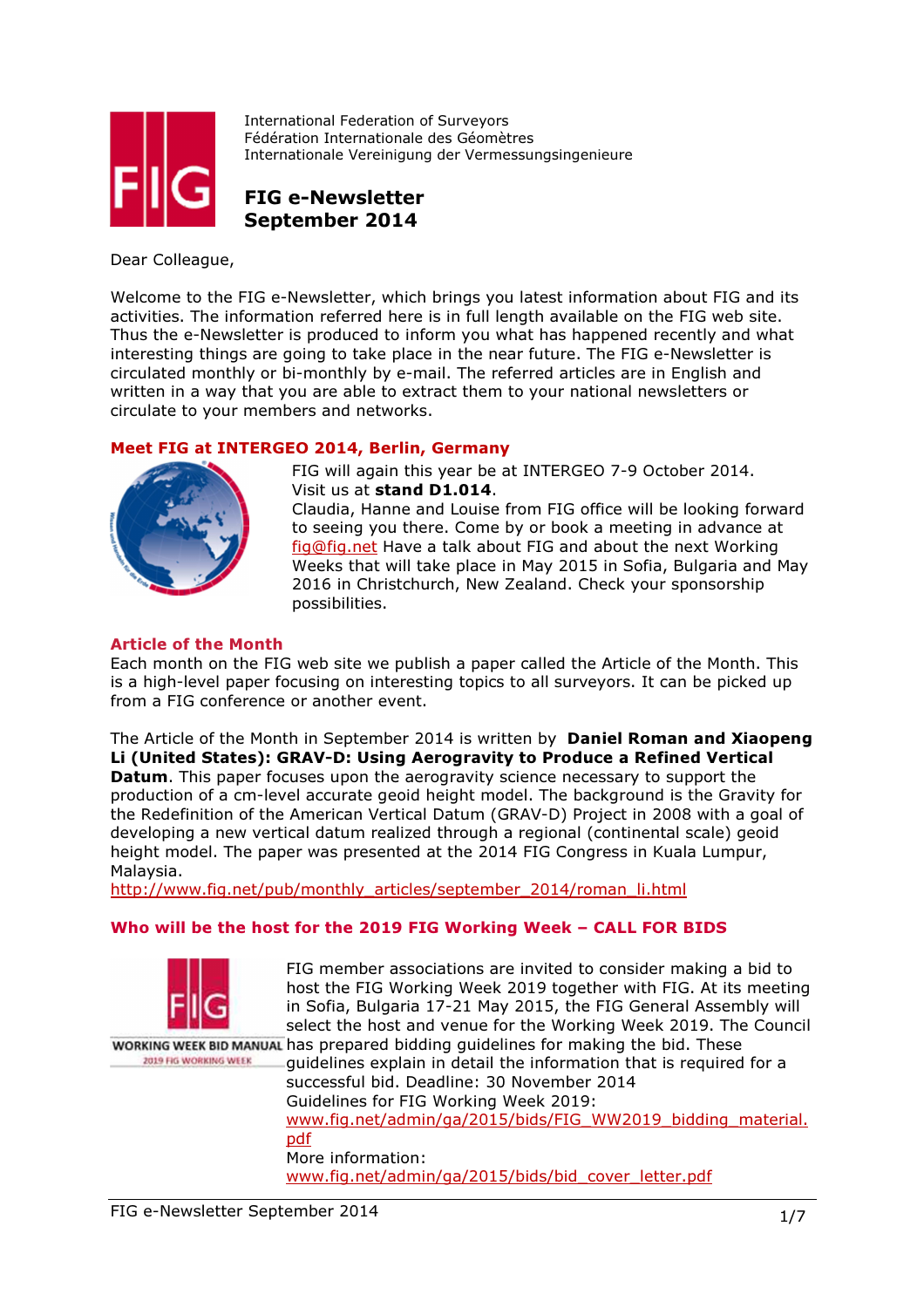#### FIG Working Week 2015 –Call for Papers and Exhibition Material



It is our privilege and honour to invite you to the FIG Working Week 2015 to be held from 17 to 21 May 2015. The Working



Week is hosted by the International Federation of Surveyors, FIG and the Chamber of Graduated Surveyors, Bulgaria as the local host. Our Bulgarian colleagues are experienced professionals and great hosts as they have had the leadership of FIG and have successfully organized several memorable international events, FIG Commission workshops and the FIG Congress in 1983. The FIG Working Week 2015 is locally supported by all relevant local major sectors, such as the academia, the government and the private practitioners.

The overall theme of the Working Week is "From the Wisdom of the Ages to the Challenges of the Modern World". Bulgaria is an ancient country with a rich story and heritage of the ages and this theme will be included in several parts of the programme of the Working Week.



The Theater that is used in the 2015 Working Week logo

The carefully prepared Technical Programme will offer both specially invited high profile presentations and papers that are selected through the open call for papers procedure.

The Call for Papers is open for both peer review and non-peer review submissions. The deadline for full papers for peer review papers is: 20 October 2014 (please also remember to submit your abstract by the deadline).

Deadline for abstract submission for non-peer review papers: 15 November 2014.

Call for papers: : fig.net/fig2015/call.htm Important deadlines: fig.net/fig2015/dates.htm

For updated information about the FIG Working Week 2015 check the conference web site: www.fig.net/fig2015

#### 33rd National Surveying and Spatial Information Conference 3-4 September 2014, National Taiwan University, Taipei



Minister of Science and Technology, Dr. **San-Cheng CHANG**, officiating the **Conference** 

The invitation by the organisers of the 33rd edition of Taiwan's annual National Surveying and Spatial Information Conference, National Taiwan University (NTU), presented an opportunity for FIG to engage fellow surveying and spatial information professionals in Taiwan. The Taiwan Society of Cadastral Surveyors, Taiwan Professional Surveying Engineers Association and Taipei Professional Surveying Engineers Association also facilitated the participation of the FIG President CheeHai Teo.

During the Official Opening segment of the Conference, the Minister also officiated the launch of Taiwan National Land Surveying and Mapping Center's eGNSS geodetic and positioning infrastructure.

www.fig.net/news/news\_2014/taiwan\_sept\_2014.htm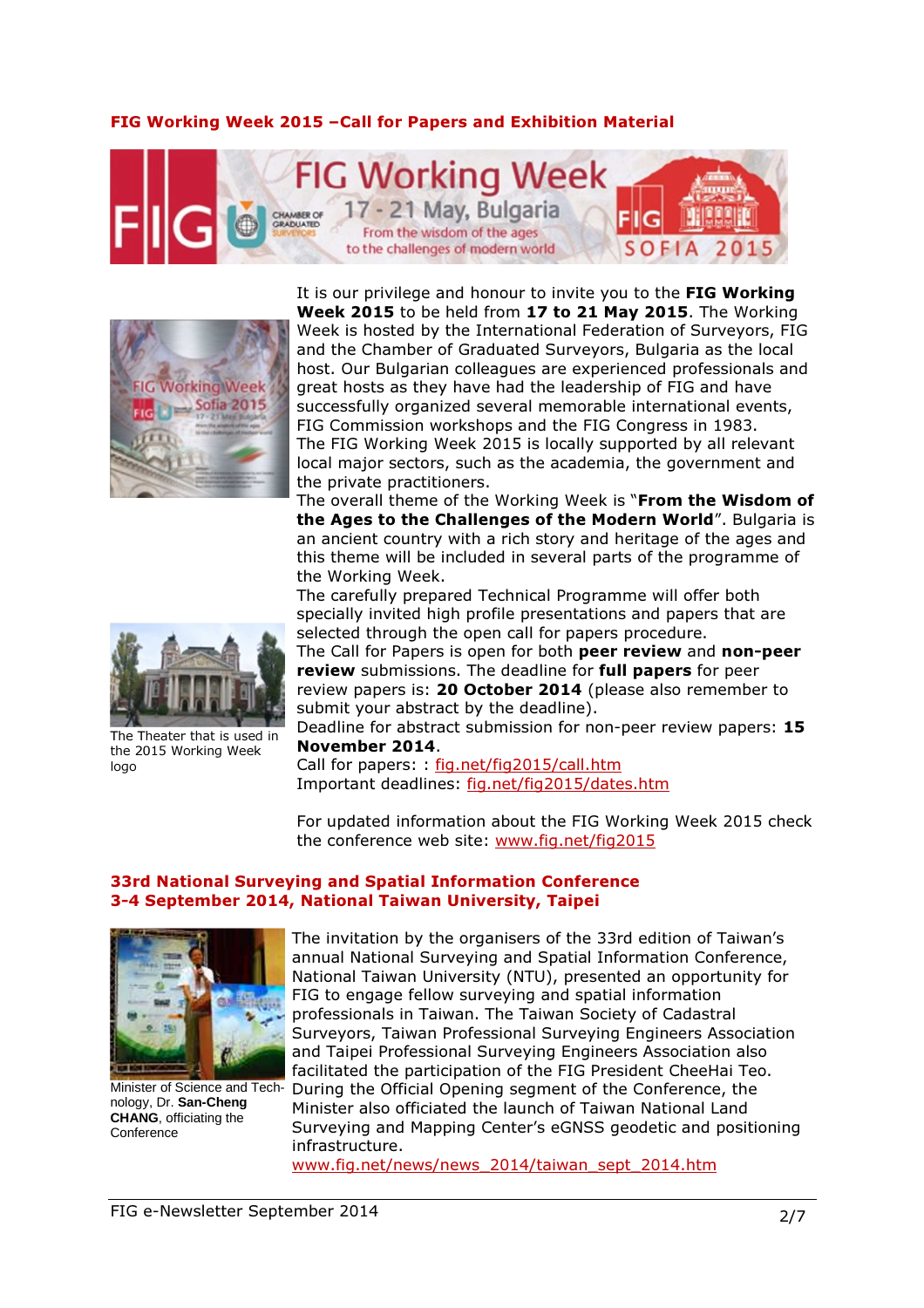#### 2015 FIG Foundation PhD Scholarships and Academic Research Grants



#### 2015 FIG Foundation PhD Scholarships

The FIG Foundation will be providing scholarships of up to 4,000 euros to PhD students. Deadline for application is 1 February 2015.

www.fig.net/figfoundation/2015\_phd\_scholarship.htm

2015 FIG Foundation Academic Research Grants he FIG Foundation will be providing research grants of up to 30,000 euros spread over three years. Deadline for application is 31 March 2015. www.fig.net/figfoundation/2015 research\_grants.htm

#### 2nd FIG Young Surveyors European Meeting, 7th October 2014, Berlin, Germany



The 2nd FIG Young Surveyors European Meeting is jointly organized by FIG Young Surveyors Network and KONGEOS (Conference of Geodetic Students) supported by FIG, FIG Foundation, CLGE, DVW, BDVI and OE. Young Surveyors from Europe are invited to apply for a joint FIG Foundation and FIG Young Surveyors fund. http://www.fig.net/ys/index.htm

#### FIG Commission 7 Annual Meeting and GeoConference 2014 - 7-11 October 2014 in Canada



The Commission 7 team, in close collaboration with the Canadian colleagues and the Fédération des géomètres francophones (FGF – the Francophone Federation of Surveyors), is preparing this year a unique event which will take place in the Old Quebec City, Canada, a UNESCO World Heritage. FIG Commission 7 Annual meeting will be held in conjunction with the conference. More information:

www.fig.net/commission7/news/2014\_com7\_canada.htm Web site: www.geocongres2014.ca

#### FIG Commission 3 Workshop and Meeting - 4-7 November 2014 in Bologna, **Italy**



The 2014 Workshop with the overall theme "Geospatial Crowdsourcing and VGI: Establishment of SDI & SIM" will be held in Bologna Italy 4-7 November 2014. At the same event Commission 3 will also hold it's annual meeting. Deadline for full papers for referee and for abstracts for other papers: 7 September 2014. Deadline for early bird registration: 1 October 2014 More information: www.fig.net/commission3/events/bologna\_2014/Bologna-2014- FIG3.pdf Web site: www.com3fig.wix.com/fig-commission3-2014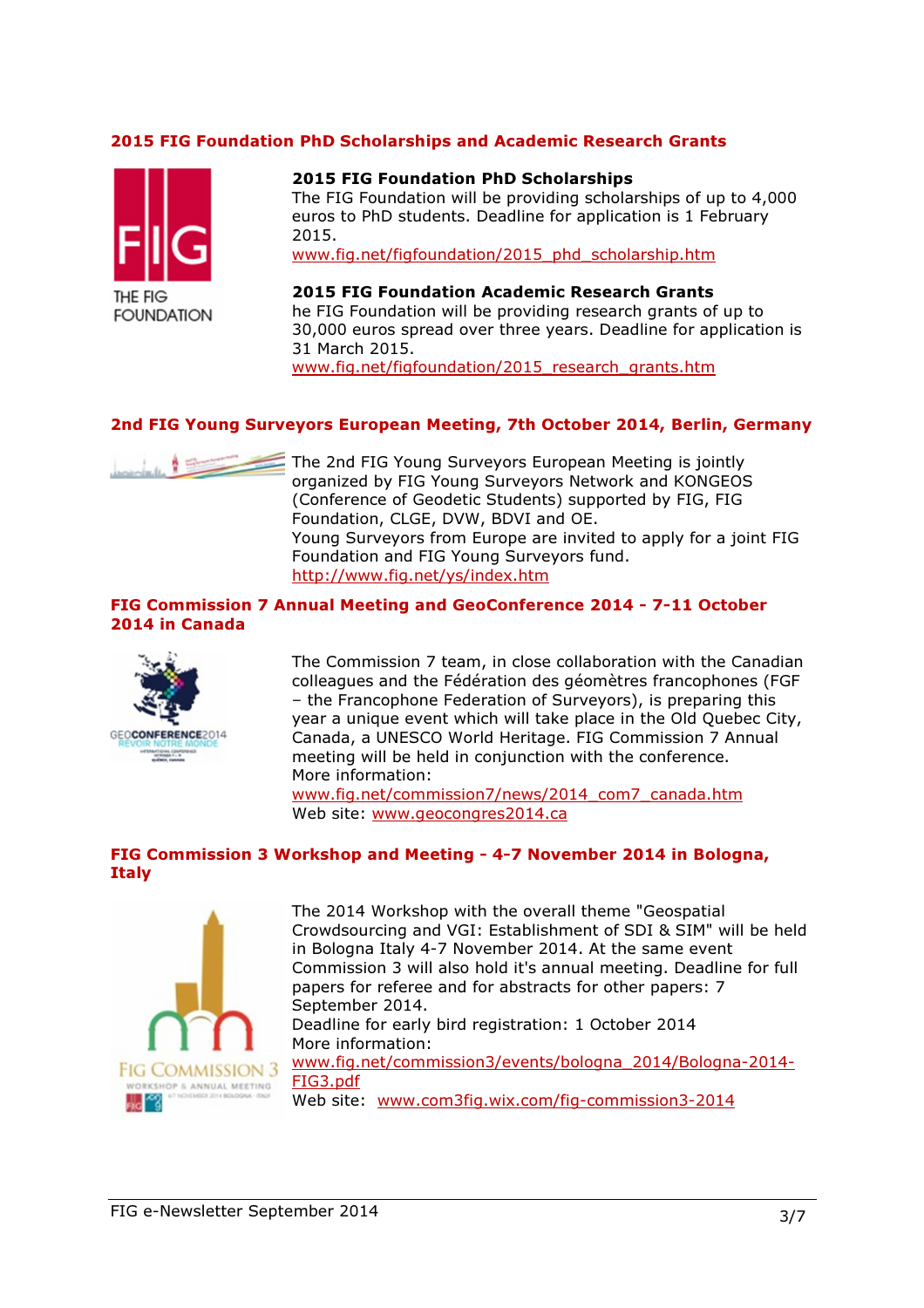#### 2014 TRIMBLE Dimensions User Conference – 3-5 November



Trimble is on the forefront of transforming how the world's work is done. Our industry specific solutions integrate advanced capabilities that assist our customers resolved some of the **Trimble**  $\vee$  2014 challenges their industries face. Since 2005, attendees have gathered from around the world to attend Trimble Dimensions International User Conference to network with colleagues and discover new developments in technology. This action-filled three day event has become the must attend conference for industry professionals. Web site:

http://www.trimbledimensions.com/index.aspx

#### Call for papers for 16th Annual World Bank Conference on Land and Poverty 23 – 26 March, 2015 in Washington DC, USA



The 16th Annual World Bank Conference on Land and Poverty will be held at the World Bank Headquarters in Washington, D.C., from March 23 – 26, 2015. The conference theme will be "Linking Land Tenure and Use for Shared Prosperity." The World Bank invites the submission of 800 to 1,500 word abstracts on ten thematic areas which are outlined here: http://www.fig.net/events/2015/wb\_call\_2015.pdf

#### Newsletters and publications

- FIG publication 49 second and updated edition FIG Guide on Cost Effective GNSS Positioning Techniques
- www.fig.net/pub/figpub/pub49\_2ed/figpub49\_2ed.htm
- FIG Publication 61 CADASTRE 2014 and Beyond FIG report http://www.fig.net/pub/figpub/pub61/figpub61.htm
- FIG Publication 62 Ellipsoidally Referenced Surveying for Hydrography FIG guide http://www.fig.net/pub/figpub/pub62/figpub62.htm
- FIG Publication 63 The Africa Task Force 2009-2014 FIG report http://www.fig.net/pub/figpub/pub63/figpub63.htm
- FIG Publication 64: Reference Frames in Practice Manual FIG Guide http://www.fig.net/pub/figpub/pub64/figpub64.htm
- A FIG Review of the Social Tenure Domain Model (STDM) Phase II Summary Report http://www.fig.net/pub/figpub/stdm\_review/STDM\_screen.pdf
- FIG Annual Review 2013 http://www.fig.net/annual\_review/anrew13/AReview2013.pdf
- FIG Publication 58 Spatially Enabled Society translated into German: Raumkundige Gesellschaft Spatially Enabled Society: www.fig.net/pub/figpub/pub58/figpub58.htm
- FIG Commission 5 Newsletter July 2014 and FIG XXV Congress 2014 Report: www.fig.net/commission5/reports/Com5\_Congress\_KL\_%20Report\_and\_August2 014\_eNewsletter.pdf
- FIG Commission 7 Newsletter June 2014: www.fig.net/commission7/newsletters/2014\_june\_FIGC7\_enews.pdf
- FIG Commission 4 Newsletter June 2014: www.fig.net/commission4/newsletters/2014-June-Newsletter.pdf

#### Vacancies and project opportunities

UN-Habitat, University of Calgary and University of Stuttgart. http://www.fig.net/jobs/jobindex.htm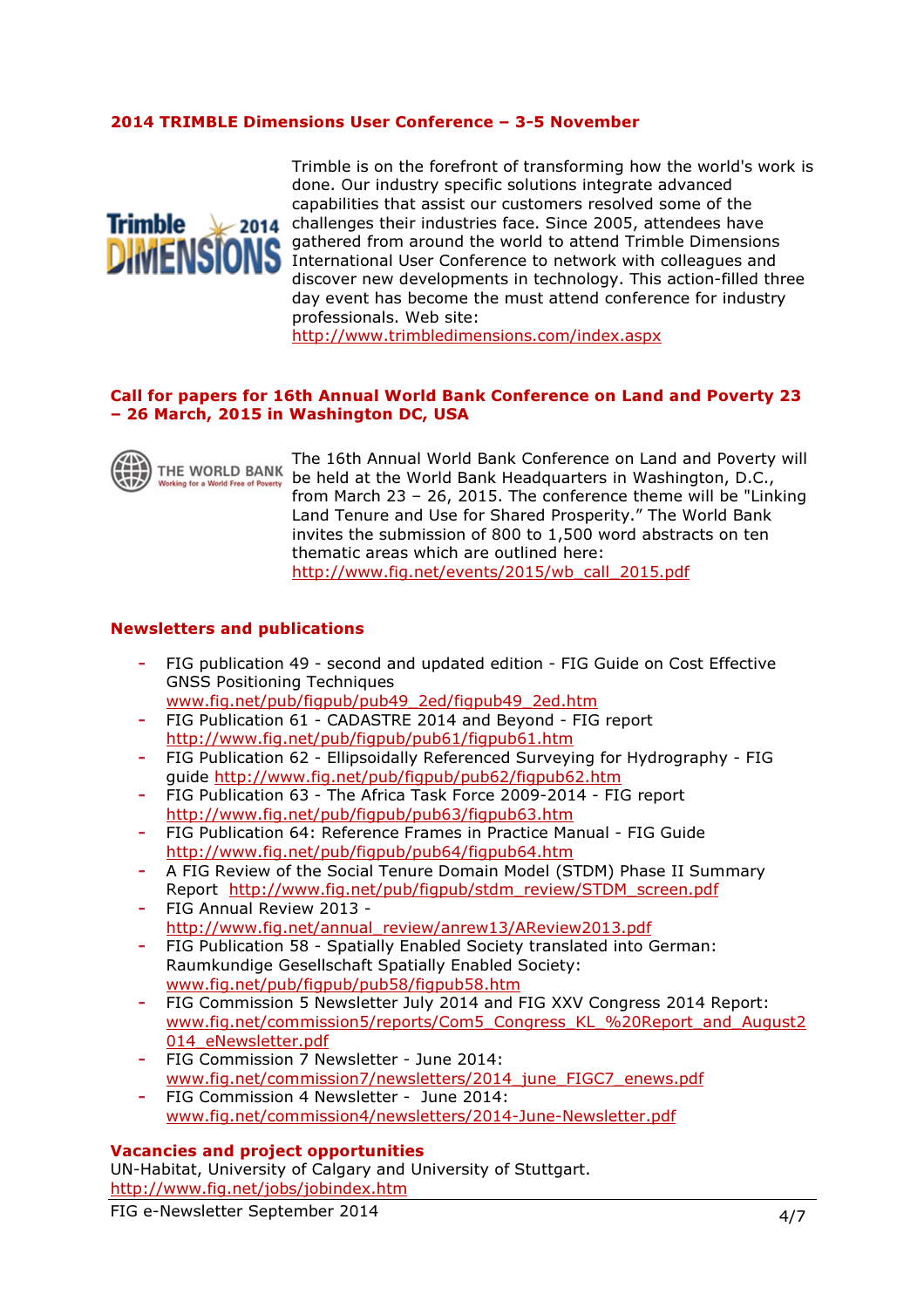# FIG on Social Media Fig.

Remember that you can follow FIG on the social media. If you have not already joined, join us today: Facebook: https://www.facebook.com/#!/internationalfederationofsurveyors Twitter: https://twitter.com/FIG\_NEWS LinkedIn: http://www.linkedin.com/groups?gid=2669121&trk=myg\_ugrp\_ovr

#### Forthcoming events

#### 29 Sept – 3 Oct Medellin, Colombia

The 16th International Symposium 2014, " The geoinformation serving to society" organized by the Latin American Society of Remote Sensing and Geographic Information Systems SELPER and The Faculty of Engineering of Universidad Distrital (Bogotá, Colombia) Web site: http://www.selpercolombia2014.com/

# 6-10 Oct, Bogota, Colombia

"XX Cadastral Week - Geosciences and Land Management Systems" organized by the Cadastral and Geodesy Engineering and The Faculty of Engineering of Universidad Distrital (Bogotá, Colombia) Web site:

### 7 October 2014, Berlin, Germany

2nd FIG Young Surveyors European Meeting Web site: http://www.fig.net/ys/index.htm

#### 7-9 October 2014, Berlin, Germany

InterGeo - Organised by DVW, Germany. Web site: http://www.intergeo.de/intergeo/index.php



#### 7-11 October Québec, Canada

FIG Commission 7 annual meeting and GeoConference 2014 More information: http://www.fig.net/commission7/news/2014\_com7\_canada.htm Web site: www.geocongres2014.ca

#### 10-12 October 2014, Zagreb, Croatia

10th Jubilee Cartography and Geoinformation International Conference organised by the Croatian Cartographic Society and co-sponsored by FIG. Web-site: www.kartografija.hr

#### 25-27 October, Jiangxi Province, China

ChinterGEO2014 will be held in Nanchang International Exhibition Center, Jiangxi Province, China. Organised by Chinese Society for Surveying,Mapping and Geoinformation. Web site: www.chintergeo.com

#### 28-30 October, A celebrarse en la ciudad de Quetzaltenango, Guatemala

IV Congreso Nacional de Administración de Tierras Flyer: http://www.fig.net/events/2014/guatemala.pdf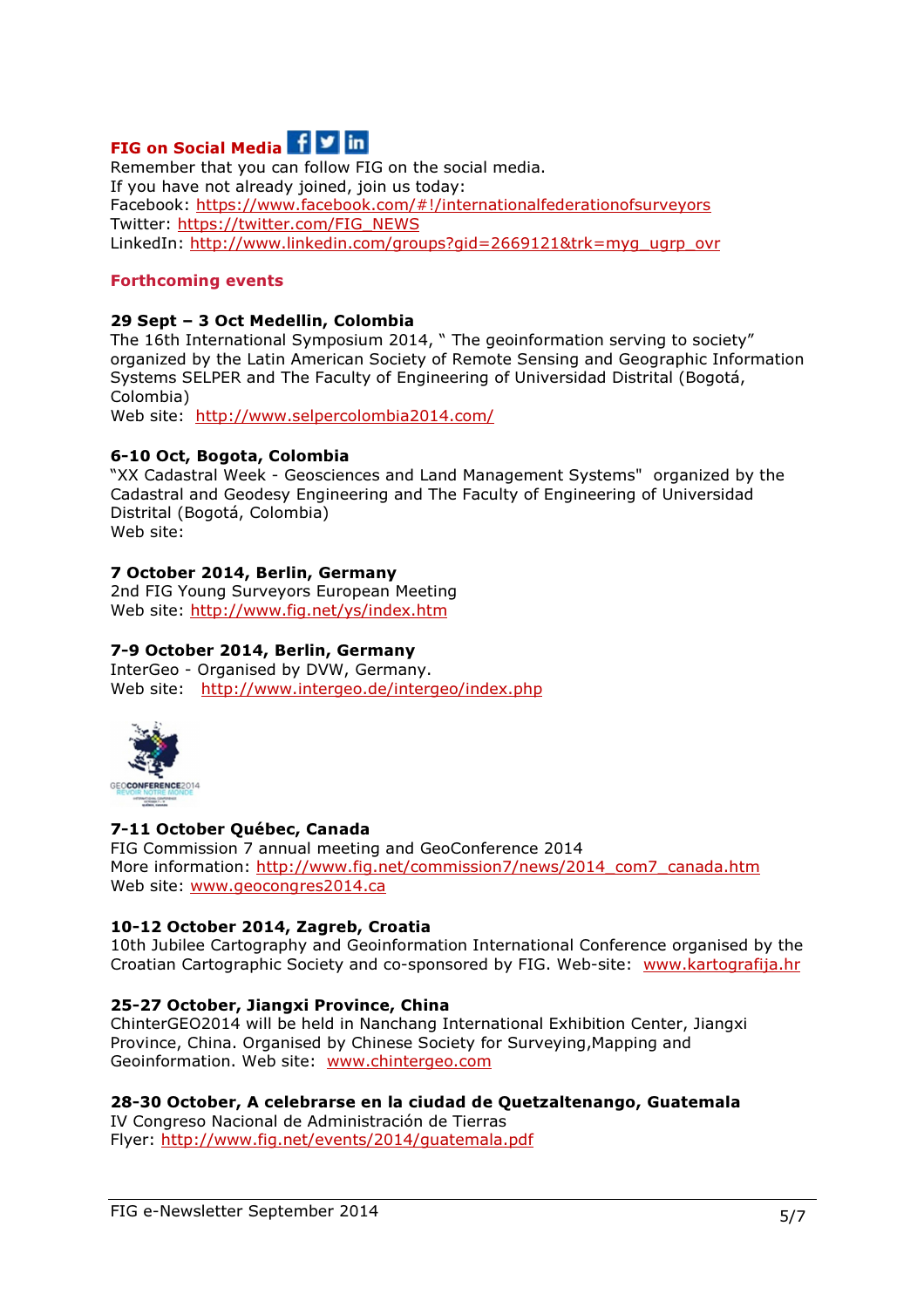

# $$

2014 Trimble Dimensions User Conference Web site: http://www.trimbledimensions.com/index.aspx



4-8 November 2014, Bologna, Italy FIG Commission 3 Workshop "Geospatial Crowdsourcing and VGI: Establishment of SDI & SIM" And Commission 3 Annual Meeting, organised by FIG Commission 3 More information: www.fig.net/commission3/events/bologna\_2014/Bologna-2014-FIG3.pdf Web site: http://com3fig.wix.com/fig-commission3-2014

#### 9-11 November 2014, American University in Dubai (AUD), United Arab Emirates

4th International FIG 3D Cadastre Workshop Website: http://www.gdmc.nl/3DCadastres/workshop2014/ Deadline for the submission of extended abstracts is 30 June 2014.

#### 25-27 November 2014, Suva, Fiji Islands

Pacific GIS/RS User Conference, Geographic Information Systems and Remote Sensing in the Pacific, cosponsored by FIG

#### 26-28 November 2014, Vienna, Austria

11th International Symposium on Location-based Services, by Vienna University of Technology and International Cartographic Association (ICA) Web site: http://www.lbs2014.org

For **additional FIG and FIG Commission events** see always up-to-date information at: www.fig.net/events/events.htm

#### Subscribe to the FIG e-Newsletter

The monthly e-Newsletter is mailed to all members, commission delegates and all interested partners. FIG offers the e-Newsletter to all members of member associations and other interested in FIG. If you don't already get your copy you can order it now at: www.fig.net/pub/subscriptions/getnewsletter.htm.

If you want to cancel your subscription please send an email to the FIG office, email: FIG@fig.net.

Kind regards,

# Ms. Louise Friis-Hansen

FIG Manager



International Federation of Surveyors Fédération Internationale des Géomètres Internationale Vereiningung der Vermessungsingenieure

International Federation of Surveyors Kalvebod Brygge 31-33 DK-1780 Copenhagen V Tel. + 45 3886 1081 Direct: + 45 9391 0810 louise.friis-hansen@fig.net www.fig.net